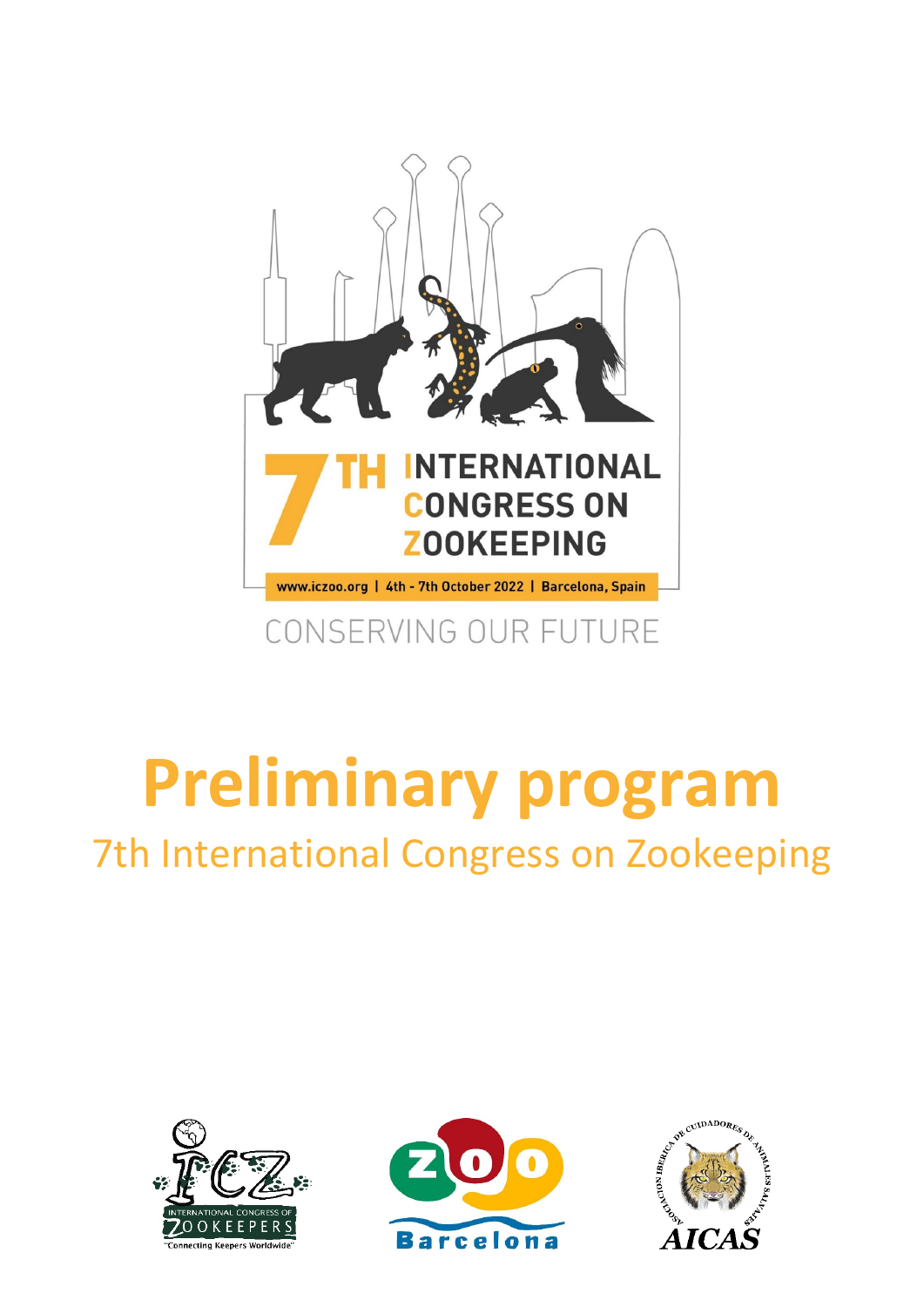## **Monday October 3, 2022**

# **Pompeu Fabra University**

15:00-17:30 Registration

#### **Barcelona Zoo**

18:00-20:00 Ice Breaker

# **Tuesday October 4, 2022**

#### **Pompeu Fabra University**

- 08:00-08:45 Registration
- 09:00-09:30 Opening ceremony
- 09:30-10:00 **Antonio Rivas, Iberian lynx Breeding Center "El Acebuche"** Keynote address: Helping to recover a critically endangered species: Iberian lynx ex-situ program
- 10:00-10:20 **Robert Melero, Zootransfer** Unusual transportation of animals
- 10:20-10:40 **Raymon Mentzel & Albert Pamies, Dublin Zoo** Moving elephants across the world during a pandemic
- 10:40-11:00 Break
- 11:00-11:20 **Aurora Pazos, SOS Primates** SOS Primates: more than a NGO helping primates
- 11:20-11:40 **Pablo Delgado, AAP (Animal Advocacy and Protection)** Collaboration in between Zoos and Rescue centres. What can we do for each other?

### 11:40-12:00 **Sarah Blake, Wild welfare**

Animal Care and Animal Welfare – What's the Difference?

#### 12:00-12:20 **Shelby Brereton BSc, MSc, Sparsholt College** What animals do zoos and aquariums keep? How does this impact our educational strategy?

- 12:40-13:20 Lunch (including group photo)
- 13:20-13:40 **Peter Giljam, Zoospensefull**

Building a comprehensive Behavioural Management Program across many species

13:40-14:00 **Kåre Jensen**

Habitat keepers - the next evolutionary step? An advocation for a zoo-biological approach

- 14:00-14:20 **Martin Zordan, WAZA** WAZA
- 14:20-14:40 **Elena Pardo, Barcelona Zoo** Behavior of a couple of Iberian wolves after their introduction 14:40-15:00 **Céline Karger, Parc le Pal**
	- Rescue of an Asian elephant
- 15:00-21:00 International Zookeeper Day celebration (including silent auction)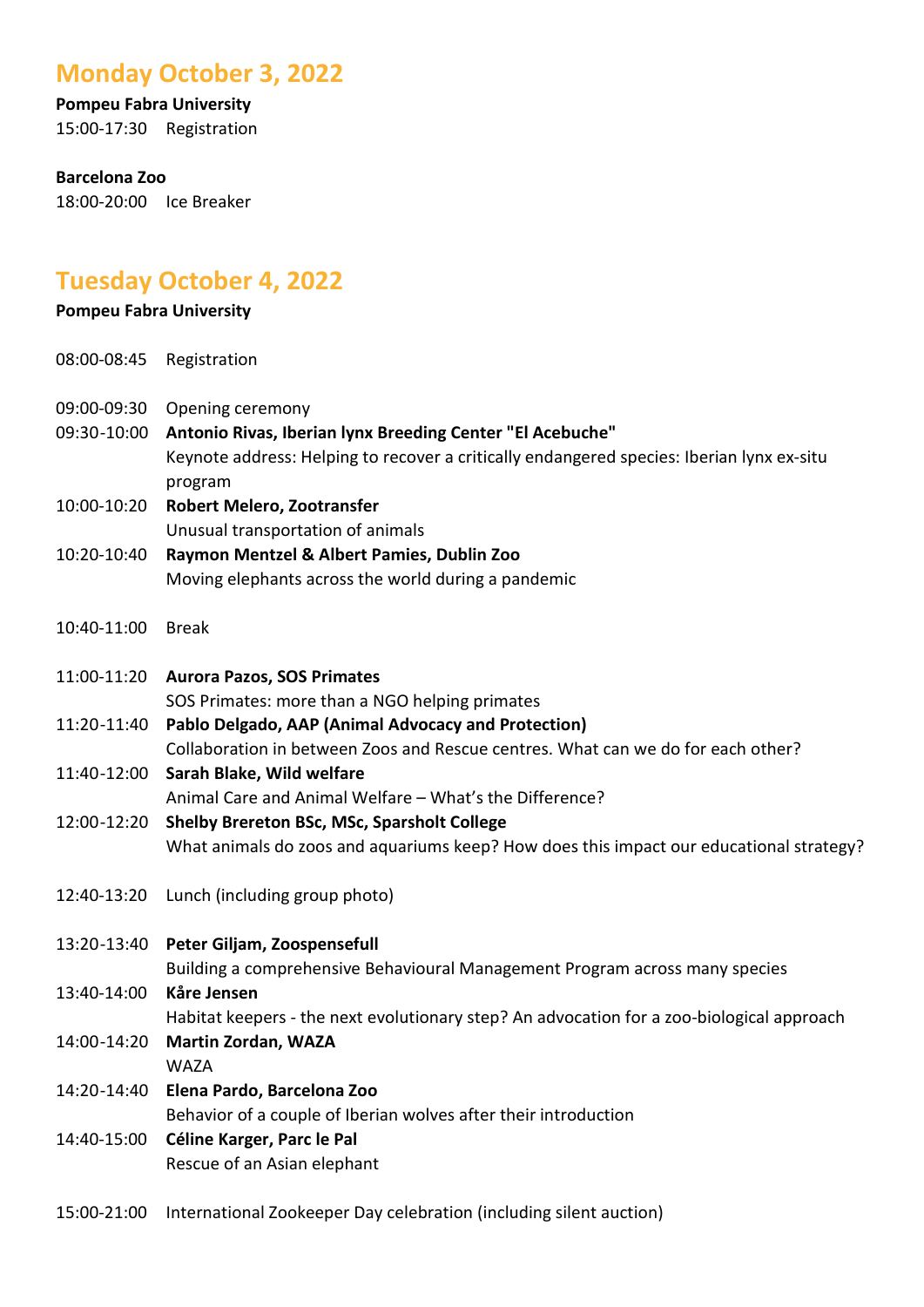# **Wednesday October 5, 2022**

#### **Pompeu Fabra University**

|             | 09:00-09:30 Teresa Abáigar, Dama gazelles conservation project<br>Keynote address: Conservation project for Sahel-Saharan antelopes: the zoological<br>community commitment |
|-------------|-----------------------------------------------------------------------------------------------------------------------------------------------------------------------------|
| 09:30-09:50 | Demi Booth, Dubai Safari Park                                                                                                                                               |
|             | Diurnal activity time budgets of African elephants (Loxodonta africana) at Dubai Safari Park                                                                                |
| 09:50-10:10 | Julio Reynoso, Martha Gras & Micaela Martinelli, Fundación Temaikèn                                                                                                         |
|             | Animal welfare: Scientific perspective for care                                                                                                                             |
| 10:10-10:30 | Tim Van Loan, ABQ BioPark                                                                                                                                                   |
|             | Creating a culture of welfare                                                                                                                                               |
| 10:30-11:00 | <b>Break</b>                                                                                                                                                                |
| 11:00-11:20 | Javier Vicent, Bioparque Fuengirola                                                                                                                                         |
|             | Management in the capture of the colony of pink flamingo (Phoenicopterus roseus) in                                                                                         |
|             | <b>Bioparc Fuengirola</b>                                                                                                                                                   |
| 11:20-11:40 | Alejandra Arroyo, Yolcati Bienestar animal                                                                                                                                  |
|             | Implementation of a program wellness as 1st strategy to treat itching psittacidae                                                                                           |
| 11:40-12:00 | Christopher Max Burr, Longleat Safari Park                                                                                                                                  |
|             | Importance of species selection, types of growth and harvesting methods on quality of                                                                                       |
|             | browse, with a focus on koalas and red pandas                                                                                                                               |
| 12:00-12:20 | Benny Van Dyck, ZOO Planckendael                                                                                                                                            |
|             | To train or not to train?                                                                                                                                                   |
| 12:20-12:40 | Traci Colwell, Woodland Park Zoo                                                                                                                                            |
|             | Closing the hand rearing window in one gorilla's family line                                                                                                                |

12:40-14:00 Lunch

#### **Barcelona Zoo**

14:00-16:30 Workshops and guided tours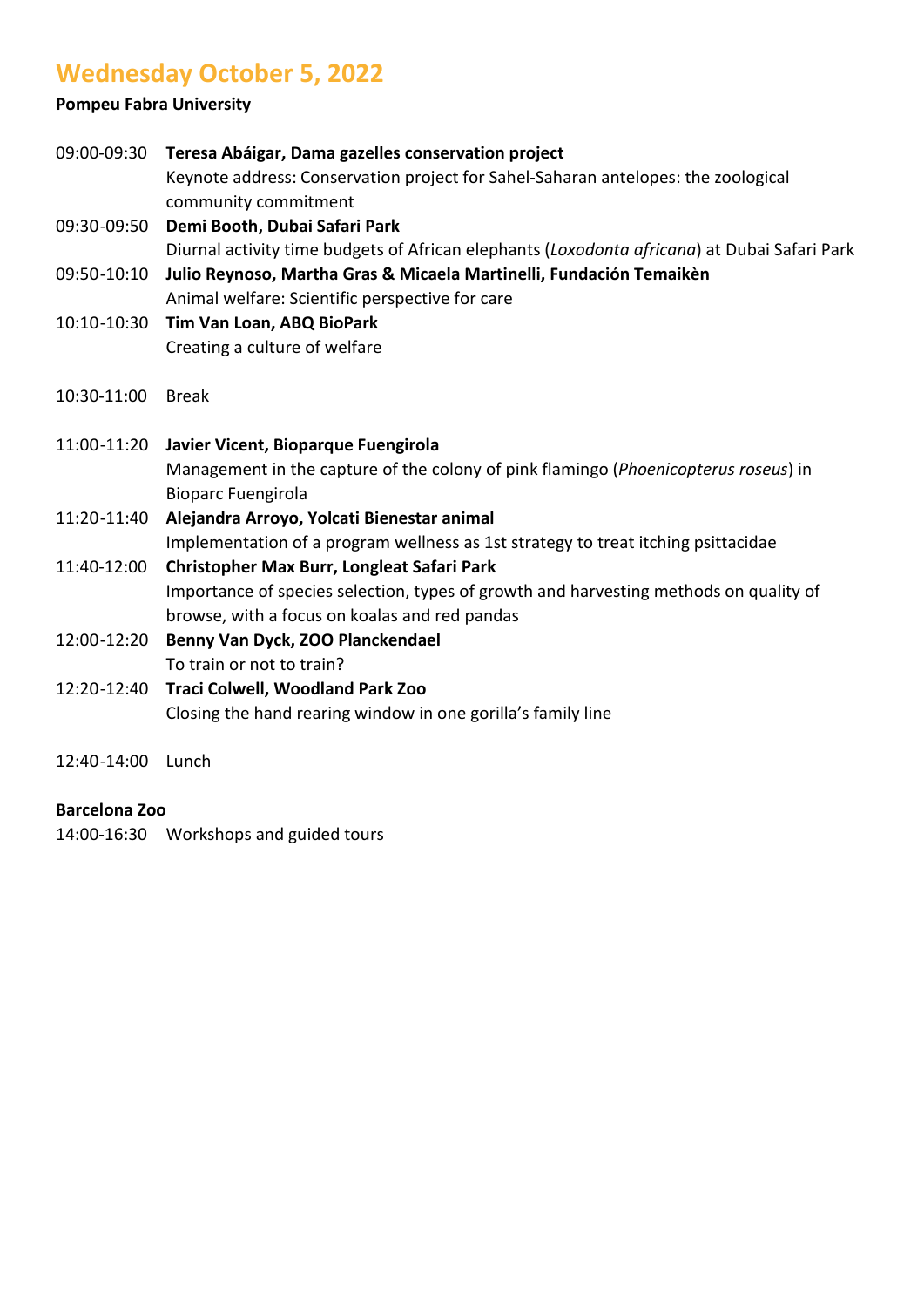# **Thursday October 6, 2022**

#### **Pompeu Fabra University**

| 09:00-09:30 | Pablo Fernandez de Larrinoa, Mediterranean monk seal conservation project                 |
|-------------|-------------------------------------------------------------------------------------------|
|             | Keynote address: Mediterranean monk seal conservation project                             |
| 09:30-09:50 | Judith Ahsmann, Apenheul Primate Park                                                     |
|             | Of mice and men And monkeys! Inspiring visitors and stimulating natural foraging behavior |
|             | in primates through smart design for local biodiversity                                   |
| 09:50-10:10 | María Figuerola Deltoro, Arquitecta del paisaje en Bienestar animal                       |
|             | Landscape srchitecture; Animal empowerment exercise freedom through the design of         |
|             | spaces                                                                                    |
| 10:10-10:30 | Melinda Schlegel, Zoo Saarbruecken                                                        |
|             | Applications of genetic research                                                          |
| 10:30-10:50 | Katherin Paulsen, Hannover Adventure Zoo                                                  |
|             | The important role of zoos in species conservation                                        |
|             |                                                                                           |
| 10:50-11:20 | Break (including poster session)                                                          |
|             |                                                                                           |
| 11:20-11:40 | Alessio Cecchi, Pistoria Zoo                                                              |
|             | From fear to trust: Donkey training at Pistoria Zoo                                       |
| 11:40-12:00 | Surendra Varma, Asian Elephant Research and Conservation Programme                        |
|             | Keepers and captured wild elephants: Risk, responsibility, commitment and contribution of |
|             | elephant keepers towards captured wild elephants' welfare                                 |
| 12:00-12:20 | Gemma Morató, Barcelona Zoo                                                               |
|             | New pedagogical methodologies applied in the field of environmental education             |
| 12:20-12:40 | Paula A. Calatrava Martínez, Atlantis Aquarium                                            |
|             | Conservation, education and cooperation                                                   |
|             |                                                                                           |
| 12:40-14:00 | Lunch                                                                                     |

#### **Barcelona Zoo**

14:00-16:30 Workshops and guided tours

#### **Casino Barcelona**

19:00-00:00 Gala dinner (including live auction)